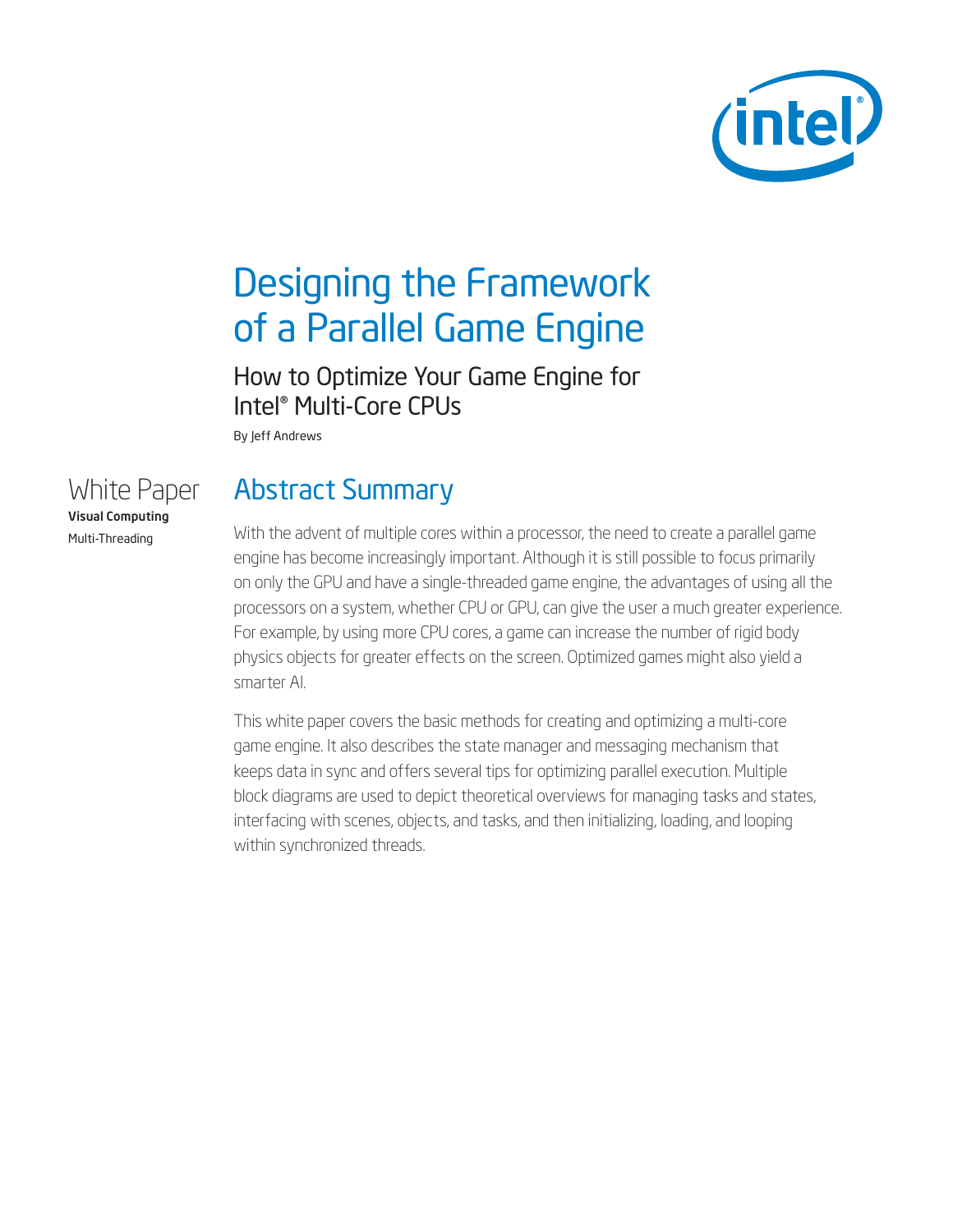## **Table of Contents**

| Appendix B - Engine and System Relationship Diagram13 |  |
|-------------------------------------------------------|--|
|                                                       |  |
|                                                       |  |
|                                                       |  |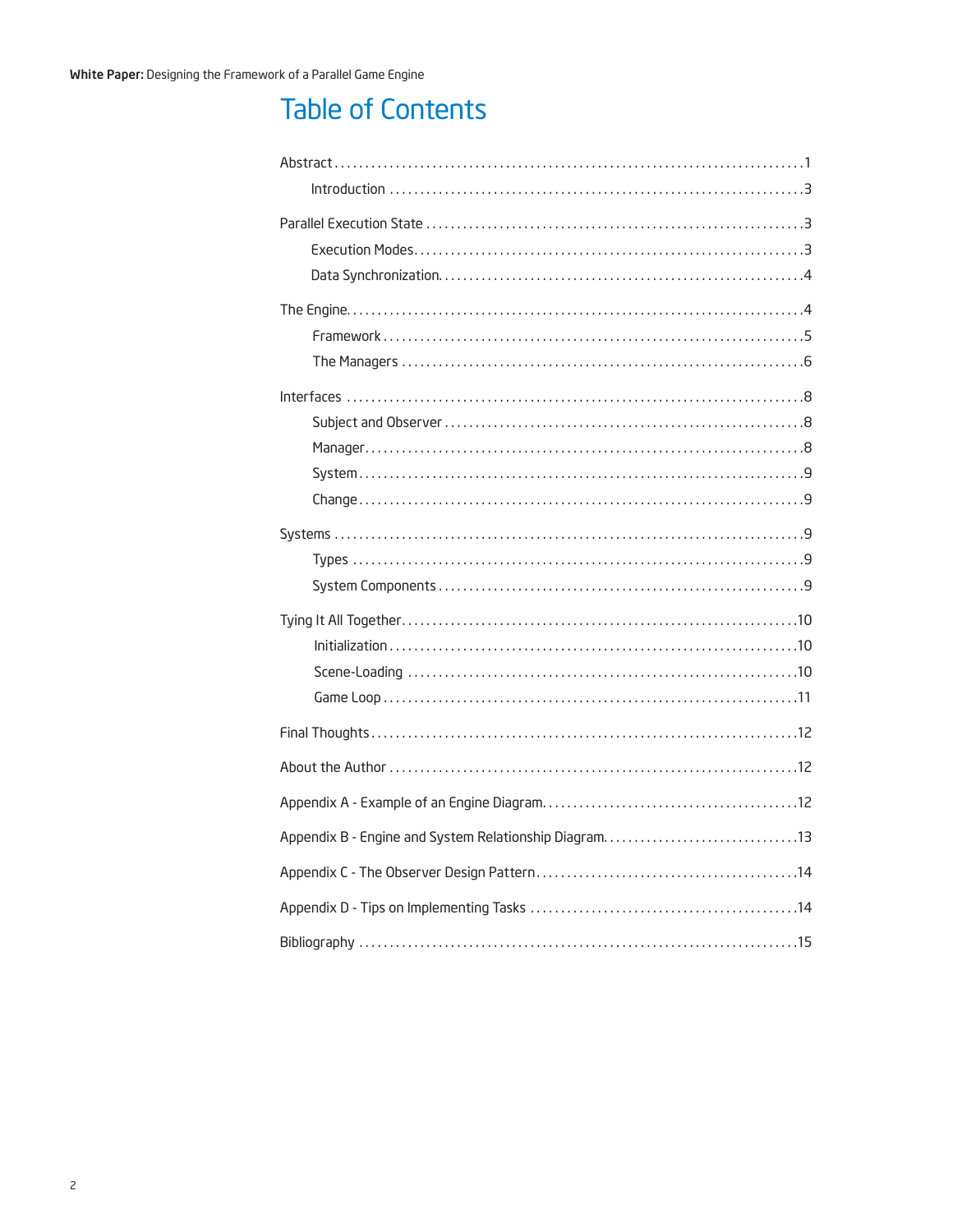## **Introduction**

The Parallel Game Engine Framework or *engine* is a multi-threaded game engine that is designed to scale to all available processors within a platform. To do this, the engine executes different functional blocks in parallel so that it can use all available processors. However, this is often easier said than done, because many pieces in a game engine often interact with one another and can cause many threading errors. The engine takes these scenarios into account and has mechanisms for getting the proper synchronization of data without being bound by synchronization locks. The engine also has a method for executing data synchronization in parallel to keep serial execution time to a minimum.

# Parallel Execution State

The concept of a parallel execution state in an engine is crucial to an efficient multi-threaded runtime. For a game engine to truly run in parallel, with as little synchronization overhead as possible, each system must operate within its own execution state and interact minimally with anything else going on in the engine. Data still needs to be shared, but now instead of each system accessing a common data location to get position or orientation data, for example, each system has its own copy—removing the data dependency that exists between different parts of the engine. If a system makes any changes to the shared data, notices are sent to a state manager, which in turn queues the changes, called *messaging*. Once the different systems have finished executing, they are notified of the state changes and update their internal data structures, which is also part of messaging. Using this mechanism greatly reduces synchronization overhead, allowing systems to act more independently.

## Execution Modes

Execution state management works best when operations are synchronized to a clock, which means the different systems execute synchronously. The clock frequency may or may not be equivalent to a frame time, and it is not necessary for it to be so. The clock time does not even have to be fixed to a specific frequency, but instead can be tied to frame count, such that one clock step is equal to how long it takes to complete one frame, regardless of length. The implementation one chooses to use for the execution state will determine the clock time. Figure 1 shows the different systems operating in the *free step mode* of execution, which means they don't have to complete their execution on the same clock. There is also a *lock step mode* of execution (Figure 2) in which all systems complete in one clock. The main difference between the two modes is that free step provides flexibility in exchange for simplicity, while lock step is the reverse.



Figure 1. Execution state using the free step mode.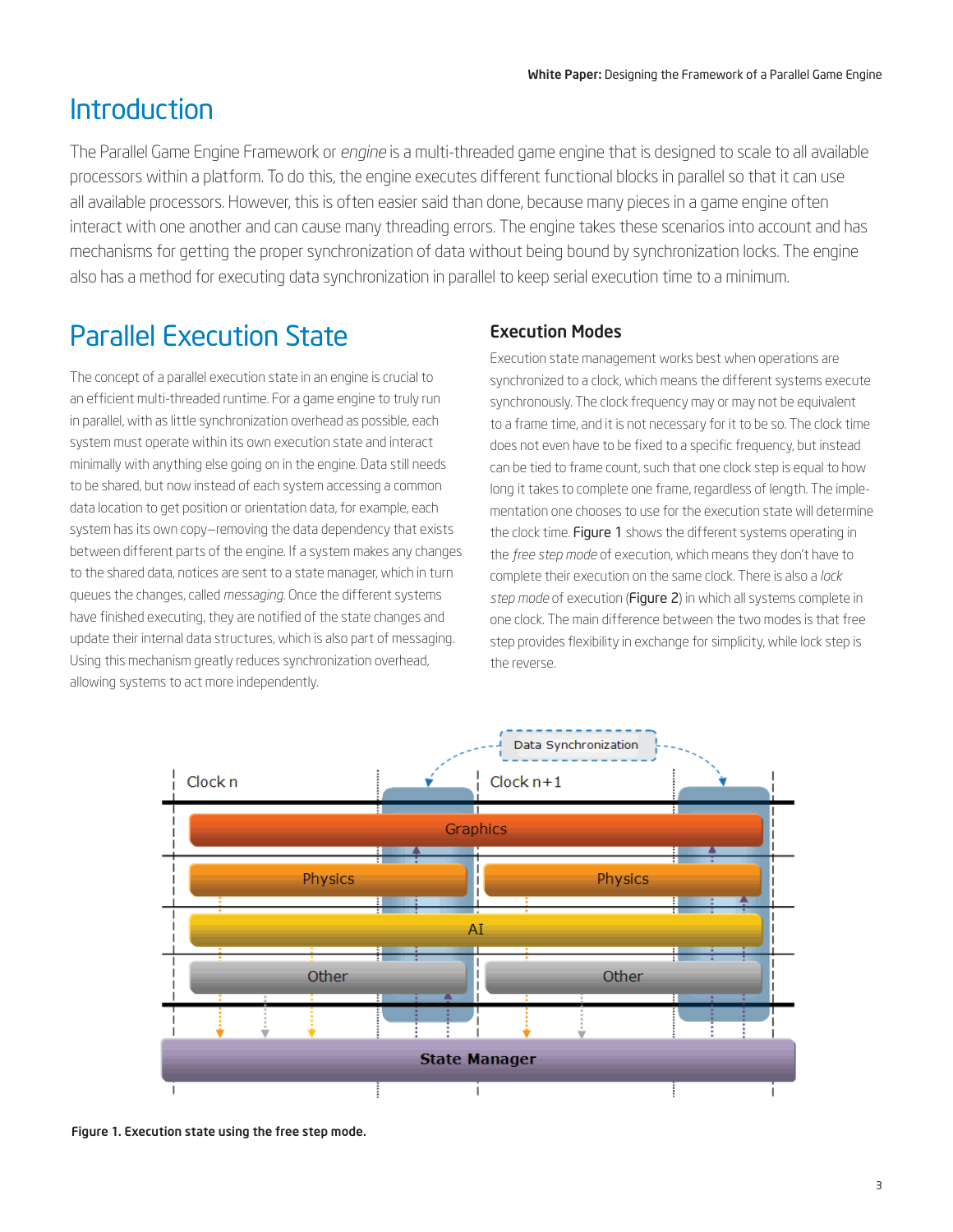### Free Step Mode

This execution mode allows a system to operate in the time it needs to complete its calculations. "Free" can be misleading, because a system is not free to complete whenever it wants, but is free to select the number of clocks it needs to execute.

With this method, a simple notification of a state change to the state manager is not enough. Data must also be passed along with the state-change notification because a system that has modified shared data may still be executing when another system that wants the data is ready to do an update. This requires the use of more memory and copies, so it may not be the most ideal mode for all situations. Given the extra memory operations, free step might be slower than lock step, although this is not necessarily true.

### Lock Step Mode

With this mode all systems must complete their execution in a single clock. Lock step mode is simpler to implement and does not require data to be passed with the notification because systems that are interested in a change made by another system can simply query that system for the value (at the end of execution).





The lock step mode can also implement a pseudo-free-step mode of operation by staggering calculations across multiple steps. One use for this might be with an AI that calculates its initial "large view" goal in the first clock, then instead of just repeating the goal calculation for the next clock comes up with a more focused goal based on the initial goal.

## Data Synchronization

It is possible for multiple systems to make changes to the same shared data. To do this, the messaging needs some sort of mechanism that can determine the correct value to use. Two such mechanisms can be used:

- Time. The last system to make the change time-wise has the correct value.
- Priority. A system with a higher priority is the one that has the correct value. This can also be combined with the time mechanism to resolve changes from systems of equal priority.

Data values that are determined to be stale, via either mechanism, will simply be overwritten or thrown out of the change notification queue.

Using relative values for the shared data can be difficult because some data may be order-dependent. To alleviate this problem, use absolute data values so that when systems update their local values they replace the old with the new. A combination of both absolute and relative data is ideal, although its use depends on each specific situation. For example, common data, such as position and orientation, should be kept absolute because creating a transformation matrix for it depends on the order in which the data are received. A custom system that generated particles, via the graphics system, and fully owned the particle information could merely send relative value updates.

## The Engine

The engine's design focuses on flexibility, allowing for the simple expansion of its functionality. It can be easily modified to accommodate platforms that are constrained by certain factors, such as memory.

The engine is broken up into two distinct pieces: the *framework and the managers*. The framework contains the parts of the game that are duplicated; that is, there will be multiple instances of them. It also contains items that have to do with execution of the main game loop. The managers are singletons that the game logic depends on.

Figure 3 illustrates the different sections that make up the engine.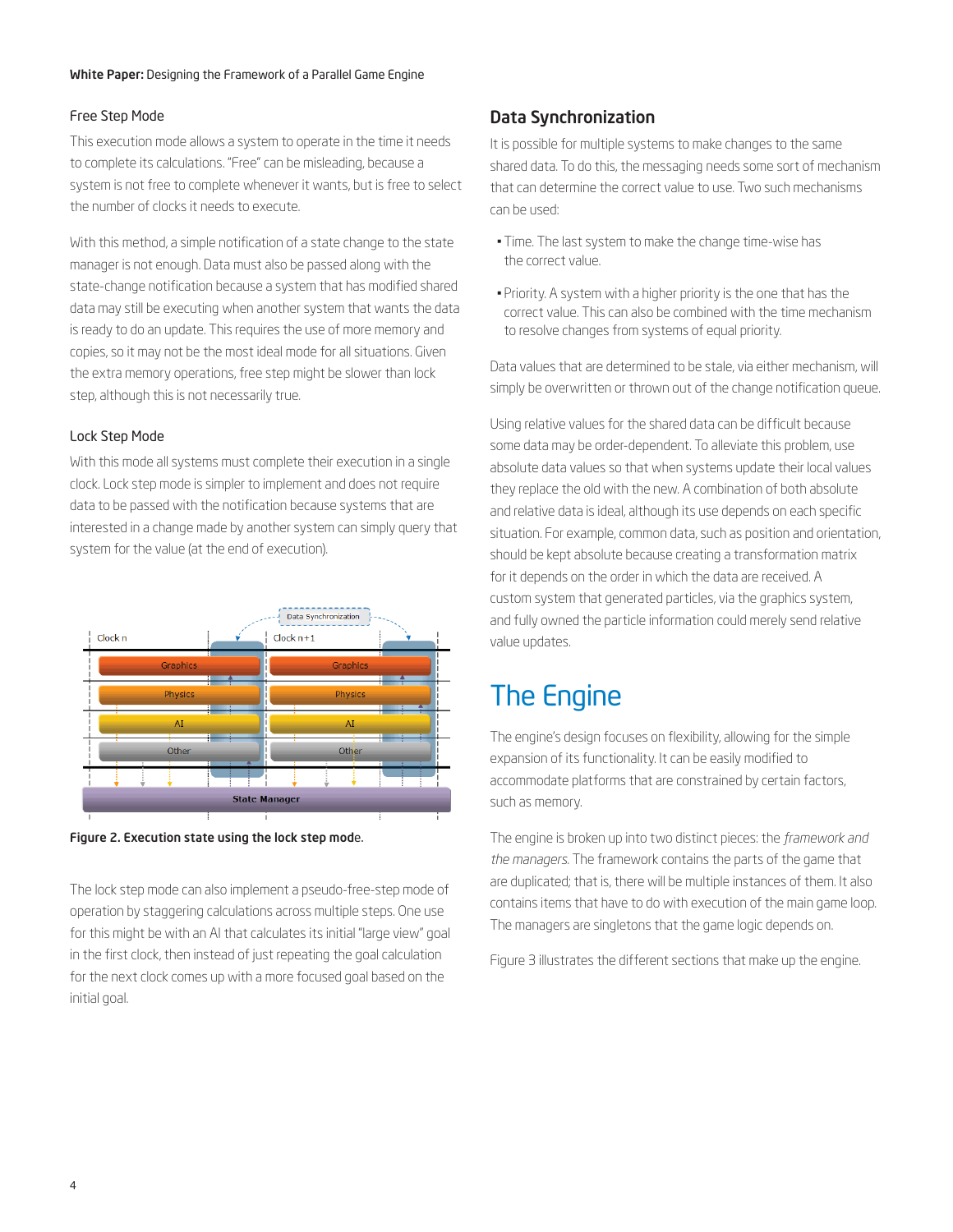

Figure 3. The high-level architecture of the engine.

Notice that the game processing functionality, referred to as a *system*, is treated as a separate entity from the engine. This modularity makes the engine the "glue" for tying all the functionality together. Modularity also allows the systems to be loaded or unloaded as needed.

The interfaces are the means of communication between the engine and the systems: The systems implement the interface so that the engine can access a system's functionality, and the engine implements the interface so that the systems can access the managers.

For more information about this concept, refer to Appendix A.

As described in the Parallel Execution State section, the systems are inherently discrete—systems can run in parallel without interfering with the execution of other systems. This does cause some problems when systems need to communicate with each other, because the data is not guaranteed to be in a stable state. Two reasons for inter-system communication are:

- To inform another system of a change made to shared data, such as position or orientation.
- To request functionality that is not available within a particular system, such as the AI system asking the geometry or physics system to perform a ray intersection test.

The first communication problem is solved by implementing the state manager mentioned in the previous section.

To solve the second problem, a mechanism is included through which a system can provide a service that a different system can use.

### Framework

The framework ties all the different pieces of the engine together. Engine initialization occurs within the framework, with the exception of the managers, which are globally instantiated. The information about the scene is also stored in the framework. For flexibility, the scene is implemented as what is called a *universal scene*, which contains *universal objects*—containers for tying together the different functional parts of a scene.

The game loop is also located within the framework. Figure 4 shows its flow.



Figure 4. The main game loop.

The first step in the game loop is to process all pending OS window messages because the engine operates in a windowed environment. The engine will be unresponsive to the OS if this is not done. The scheduler next issues the systems' tasks with the task manager, and then the changes that the state manager has been keeping track of are distributed to all interested parties. Finally, the framework checks the execution status to see if the engine should quit or perform some other engine execution action, such as go to the next scene. The engine execution status is located in the environment manager, which is described later in this article.

### Scheduler

The scheduler holds the master clock for execution, which is set at a pre-determined frequency. The clock can also run at an unlimited rate, for things like benchmarking mode, so that there is no waiting for the clock time to expire before proceeding.

The scheduler submits systems for execution, via the task manager, on a clock tick. For free step mode, the scheduler communicates with the systems to determine how many clock ticks they will need to complete their execution. Then it determines which systems are ready for execution and which ones will be finished by a certain clock tick. The scheduler can adjust this amount if it determines that a system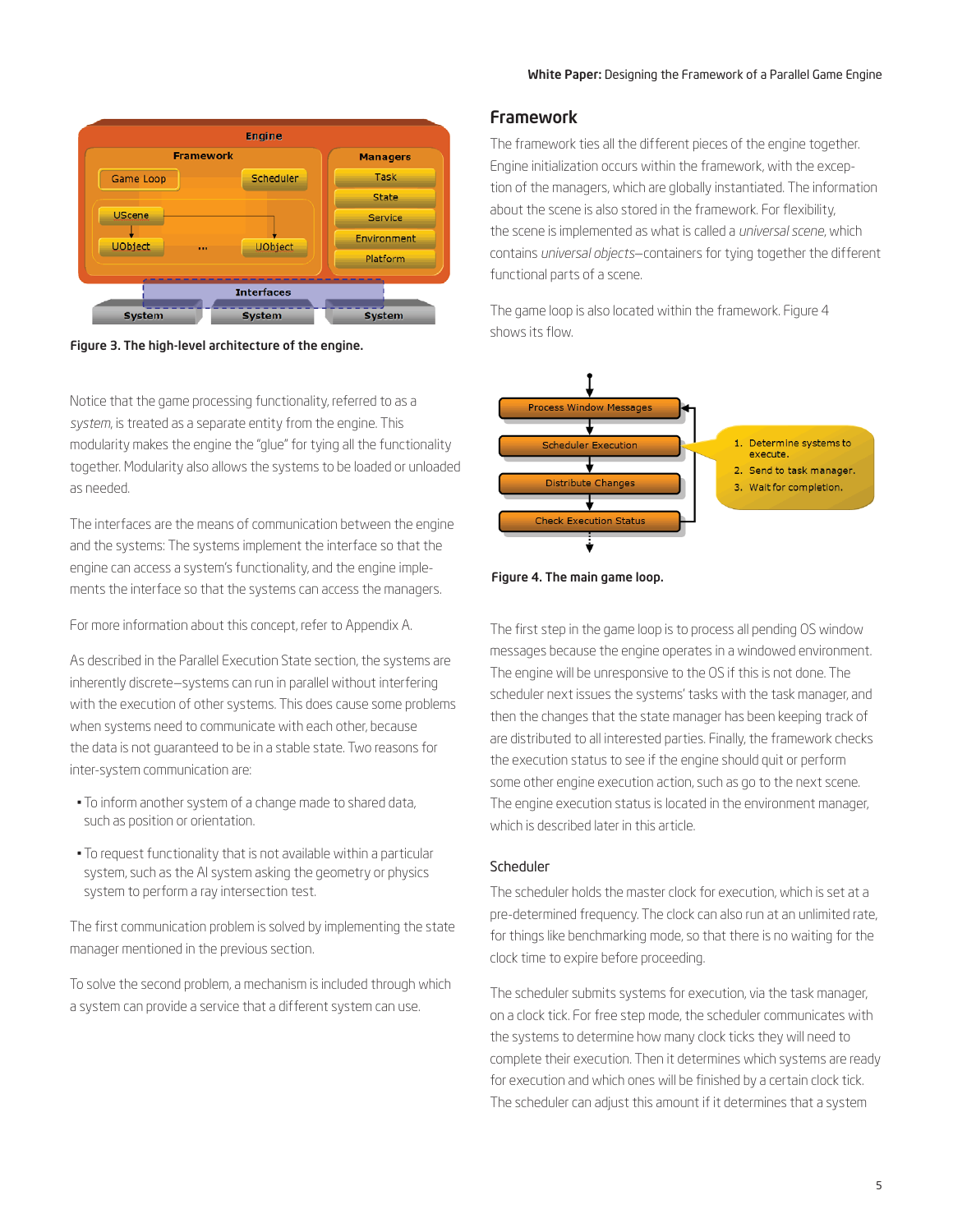needs more execution time. Lock step mode has all systems start and end on the same clock, so the scheduler will wait for all systems to complete execution.

### Universal Scene and Objects

The universal scene and objects are containers for the functionality that is implemented within the systems. By themselves, the universal scene and objects have no functionality other than being able to interact with the engine. They can, however, be *extended* to include the functionality that is available in a system, which gives them the ability to take on the properties of any available system without having to be tied to a specific system. This is called *loose coupling*. Loose coupling is important because it allows the systems to be independent of each other and run in parallel.

Figure 5 illustrates the universal scene and object extension of a system.





Here's how extensions work: A universal scene is extended to have graphics, physics, and other properties. The graphics scene extension initializes the display and other things, and the physics scene extension sets up the rigid body world, such as gravity. Scenes contain objects, so a universal scene has several universal objects. Similarly, the universal object, contained in the universal scene, is extended to have graphics, physics, and other properties. The graphics object extension draws the object on screen, and the physics object extension is responsible for the rigid body interaction of the object with other rigid bodies.

For a more detailed diagram showing the relationship between the engine and the systems, refer to Appendix B.

The universal scene and universal objects are also responsible for registering their extensions with the state manager, so that the extensions are notified of changes made by other extensions (that is, other systems). For example, the graphics extension would be registered to receive notification of position and orientation changes made by the physics extension.

### The Managers

The managers provide global functionality within the engine and are implemented as singletons; that is, only one instantiation is made available for each type of manager. Managers are singletons because duplication of their resources can cause redundancy, leading to potential processing performance implications. Singletons provide common functionality that is usable across all the systems.

### Task Manager

The task manager handles the scheduling of a system's task within its thread pool. The thread pool creates one thread per processor to get the best possible n-way scaling to processors. The task manager also prevents over-subscription, which avoid unnecessary task switching within the OS.

The task manager receives from the scheduler its list of tasks to execute, as well as which tasks to wait for execution to complete. The scheduler gets its list of tasks to execute from the different systems themselves. Each system has only one primary task; this is called *functional decomposition*. Each primary task can issue as many sub-tasks as it wants for operating on its data; this is called *data decomposition*.

Figure 6 shows how the task manager could issue tasks onto threads for execution on a quad-core (four-thread) system:



Figure 6. An example of the task manager's four-thread pool.

Aside from access by the scheduler for issuing primary tasks, the task manager also has an initialization mode in which it calls systems serially from each thread so that the systems can initialize any local storage they require for execution.

For help getting started on implementing a task manager, refer to Appendix D.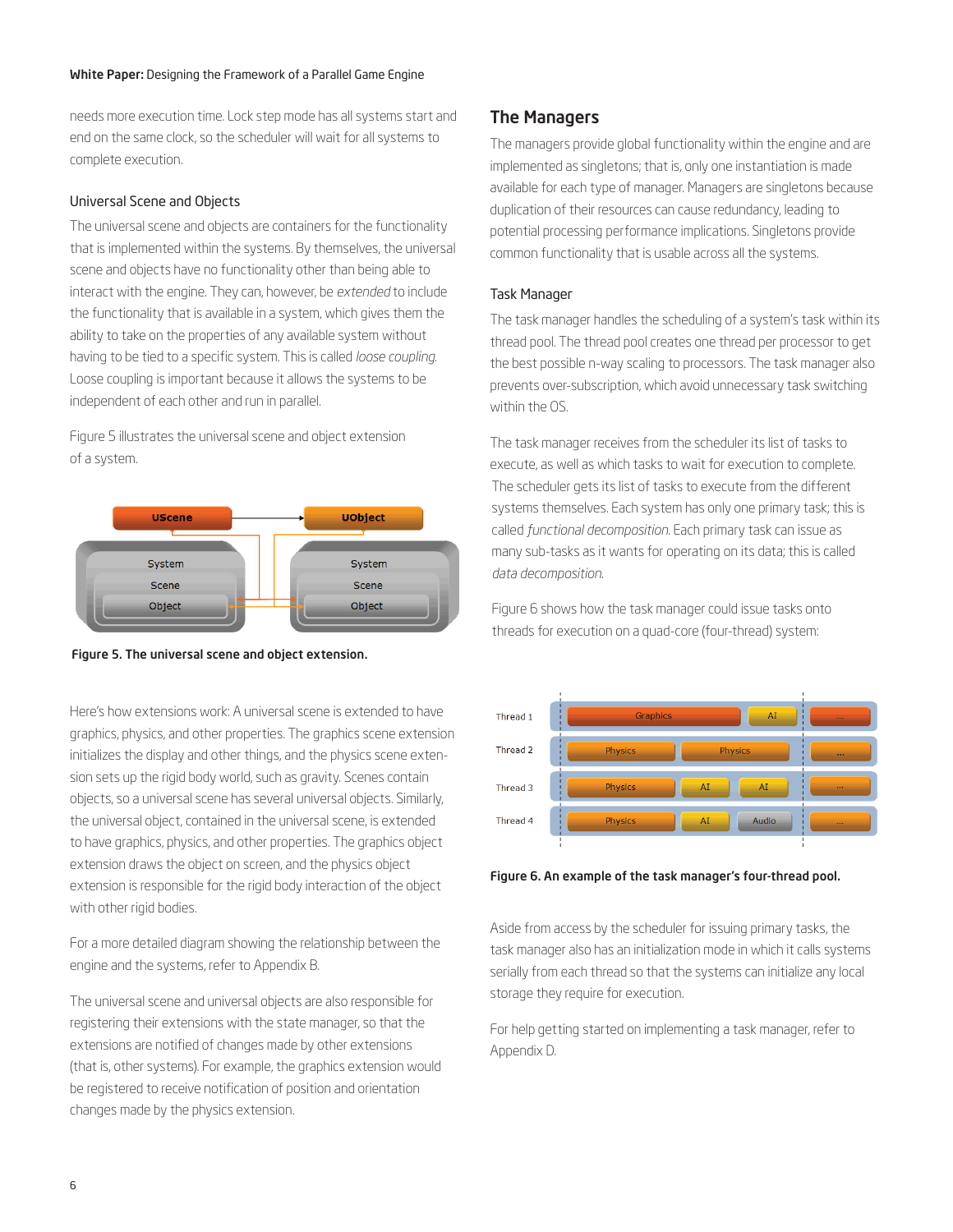### State Manager

State management is part of the messaging mechanism that tracks and distributes change notifications made by a system to other interested systems. To reduce unnecessary change notification broadcasts, systems must register with the state manager for the changes they want to receive. This mechanism is based on the observer design pattern, which is described in more detail in Appendix C. The basic premise of the observer design pattern is an *observer* observing a *subject* for any changes, with a *change controller* acting as a mediator between the two.

Here's how the mechanism works:

- 1. The observer registers the subject it wants to observe with the change controller (or state manager).
- 2. When the subject has changed one of its properties, it sends a change notification to the change controller.
- 3. The change controller, when requested by the framework, distributes the subject's change notification to the observer.
- 4. The observer queries the subject for the actual changed data.

The free step mode of operation introduces extra complexities into this mechanism: (1) The data must be included with the change notification because a system that has modified shared data may still be executing and therefore cannot be queried for its value. (2) If a system is not yet ready to receive the changes at the end of a clock tick, the state manager will need to hold onto that data until all systems registered for it are finally ready to receive it.

The framework implements two state managers—one for handling changes on the scene level and another for handling changes on the object level. Because the scenes and objects, for the most part, have different messages that are relevant to them, separating them removes the need to process unnecessary messages. However, any object changes that are relevant to the scene will be registered with the scene so that it will receive those change notifications.

To remove any synchronization overhead, the state manager has a change queue for each thread created by the task manager. No synchronization is required when accessing the queue. The queues can then be merged after execution using the method described in the Data Synchronization section.

Although it seems that change notifications would have to be distributed serially, this action can be parallelized. When systems are executing their tasks they operate across all their objects. For example, the physics system is moving around objects, checking for collisions, and setting new forces as physics objects interact with each other. During change notification, a system's object is no

longer interacting with other objects from its own system, but is now interacting with other extensions in the universal object it is associated with. This means that universal objects are now independent of each other, so each universal object can be updated in parallel. Take note, though, that there may be some corner cases that need to be accounted for with synchronization. Still, something that once looked hopelessly serial can now get at least some parallelization.



#### Figure 7. An internal UObject change notification.

### Service Manager

The service manager provides access to functionality to systems that are external to their implementations. The service manager does not provide this directly but has the interfaces defined for it, and any systems that implement the exposed interface functionality will register themselves with the service manager.

Only a small set of services is available because the design of the engine is to keep the systems running as discretely as possible. Also, the systems are not free to provide any service they so choose, but only the ones that the service manager provides.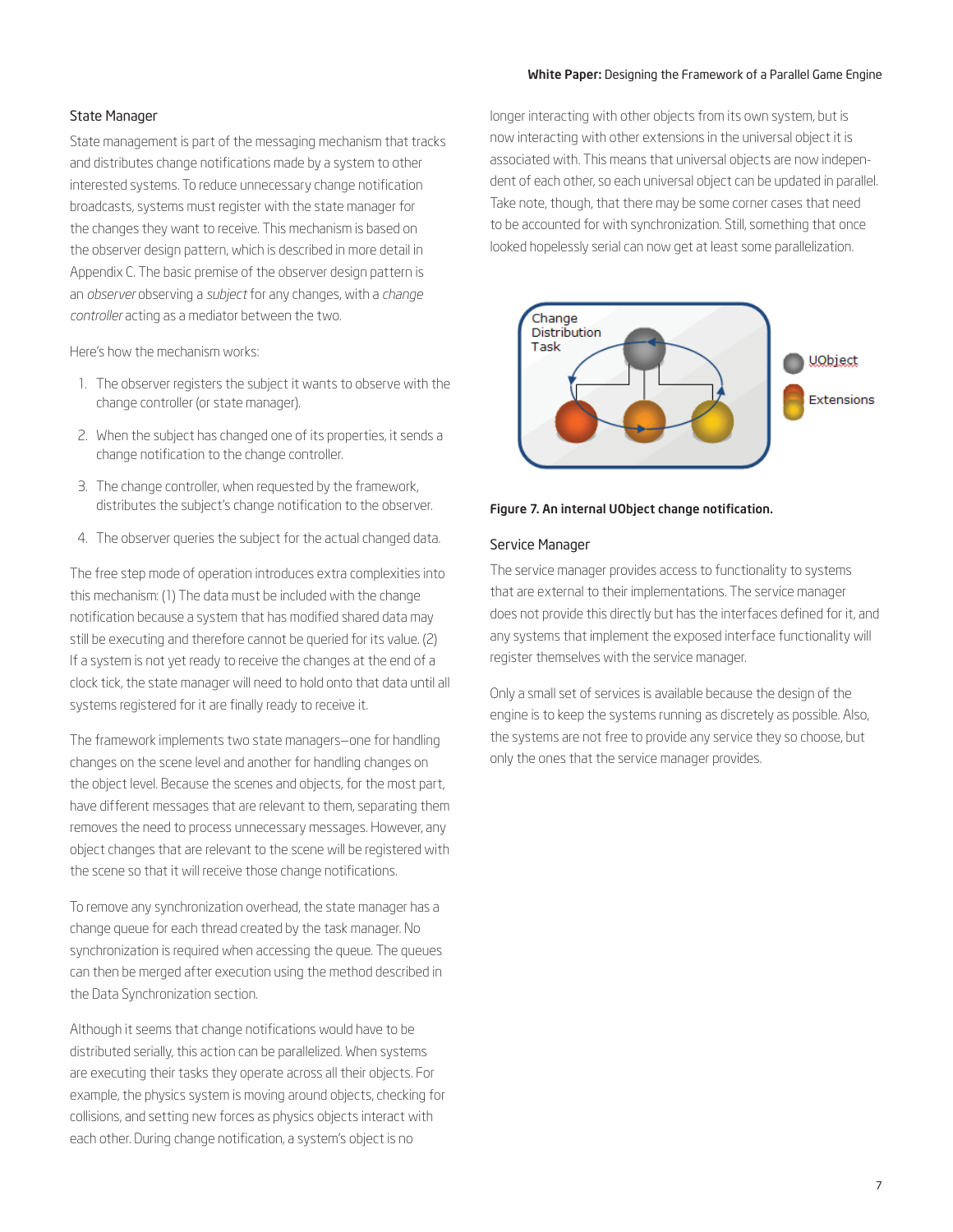The service manager also gives the different systems access to each other's properties. Properties are values of each system that are specific to a system and are therefore not passed in the messaging system. Examples: the screen resolution of the graphics system or the gravity value of the physics system. The service manager gives the systems access to these properties without giving the systems direct control over them. The property changes are queued and are issued only during serial execution. Accessing another system's properties is a rare occurrence and should not be used as common practice. This is made available for properties or functionality that does not change from frame to frame. Examples: the console window turning on and off the wireframe mode in the graphics system or the user interface system changing the screen resolution as requested by the user.



#### Figure 8. An example of the service manager.

### Environment Manager

The environment manager provides the functionality for the engine's running environment. The function groups provided by the environment manager are:

- Variables. The variable names and data that are shared across the entire engine. The variables are usually set upon loading a scene or user settings, and are queried in the engine and by the different systems.
- Execution. Information about the execution, such as the end of a scene or the program. This can be set or queried by either the engine or the systems.

### Platform Manager

The platform manager handles all OS call abstraction and also provides added functionality beyond just a simple abstraction. This gives the benefit of encapsulating several common functional steps within one call, instead of all the callers having to implement them or know about the nuances of the OS calls.

An example is the call in the platform manager to load a system's dynamic library. In addition to loading a system in, the platform manager also gets the function entry points and then calls the library's initialization function. It also keeps around a handle to the library, unloading it upon exiting the engine.

The platform manager provides information about the processor, such as which instructions sets are supported, frequency, and cache sizes. The platform manager also initializes some of the behavior for the executing process, such as the operation of floating-point denormals (or subnormal numbers).

## Interfaces

The interfaces are the way the framework, the managers, and the systems communicate with each other. The framework and the managers reside within the engine, and therefore the framework has direct access to the managers. The systems, however, reside outside of the engine and have different functionality from one another, making it necessary to have a common method for accessing them. Also, the systems do not have direct access to the managers, so the systems also need a method for accessing the managers. Systems do not require access to the full functionality of the managers, as certain items should only be accessible to the framework.

The interfaces provide a set functionality that needs to be implemented in order to have a common method of access. This makes it unnecessary for the framework to know the details about a specific system as it can communicate to it through a known set of calls.

### Subject and Observer

The subject and observer interfaces register the observer with the subject and pass the change notifications from the subject to the observer. A default subject implementation is also provided because the functionality to handle observer registration/de-registration is common to all subjects.

### Manager

The managers, even though they are singletons, are only directly available to the framework; the different systems cannot access them. In order to provide access, each manager would have an interface that exposes a subset of its functionality. The interface would then be passed to the system when it gets initialized and the systems would then have access to a subset of the manager.

The interface defined is dependent upon the manager and therefore is not a common interface but specific to that manager.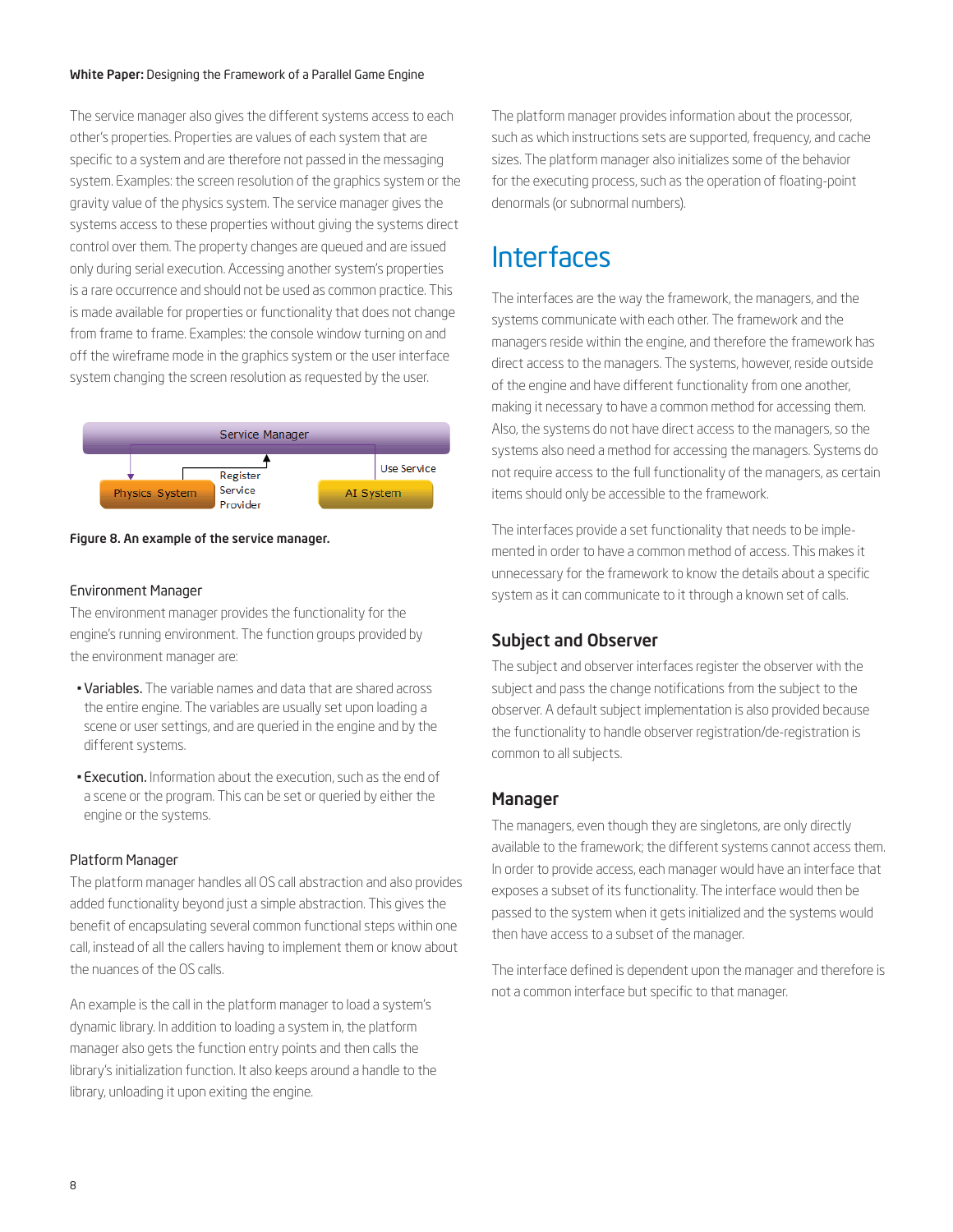## System

The systems need to implement interfaces in order for the framework to get access to its components. Without system interfaces, the framework would have to implement a specific implementation of each new system that gets added to the engine.

A system has four components; in turn, a system must implement four interfaces.

- System interface. Provides methods for creating and destroying scenes.
- Scene interfaces. Provide methods for creating and destroying objects and a method for retrieving the primary task.
- Object interfaces. Typically associated with what is visible on-screen to the user.
- Task interface. Used by the task manager when issuing tasks within its thread pool.

The scene and object interfaces also derive from the subject and observer interfaces because these are the pieces of the system that need to communicate not only with one another, but also with the universal scene and objects to which they are attached.

### **Change**

Change interfaces are special interfaces that are used for passing data between the systems. Any systems that make these specific modifications must also implement the interface. For example, the geometry interface has methods for retrieving the position, orientation, and scale for a certain item. Any systems that make modifications to geometry would need to implement this interface so that a different system would be able to access the geometry changes without needing to know about the other system.

# **Systems**

The systems provide the game functionality to the engine. Without them, the engine would just spin endlessly without any tasks to perform. To keep the engine from having to know about the different system types, systems must implement the interfaces described in the System section. This makes it simpler to add a new system to the engine because the engine doesn't need to know about the details.

### Types

The engine should have some predefined systems types for standard game components. Examples: geometry, graphics, physics (rigid body collision), audio, input, AI, and animation.

A custom type is also recommended for systems that implement functionality outside the common functional blocks in a game. Any systems that modify the custom type's specific data items will need to know about the custom type's interface because the engine does not provide this information.

### System Components

A system has several components that need to be implemented: system, scene, object, and task. These components are all used to communicate with the different sections within the engine (Figure 9).



Figure 9. The relationship between the system components.

For a more detailed diagram of the systems' relationship, refer to Appendix A.

### System

The system component, or *system*, initializes the system resources that will remain more or less constant throughout the engine's execution. For example, the graphics system analyzes the passed-in resource locations to determine where they are located for quicker loading upon use of a resource. The screen resolution is another item set by the graphics system.

The system is also the main entry point for the framework and provides information about itself, such as its type, and methods for scene creation and destruction.

### Scene

The scene component, also known as a *system scene*, handles the resources that are pertinent to the existing scene. The universal scene uses this scene as an extension of its functionality to make available the properties this system scene provides. An example of this component is the physics scene creating a new world and setting the gravity for the world upon scene initialization.

The scene provides methods for object creation and destruction. It also owns the task component, which is used to operate on the scene.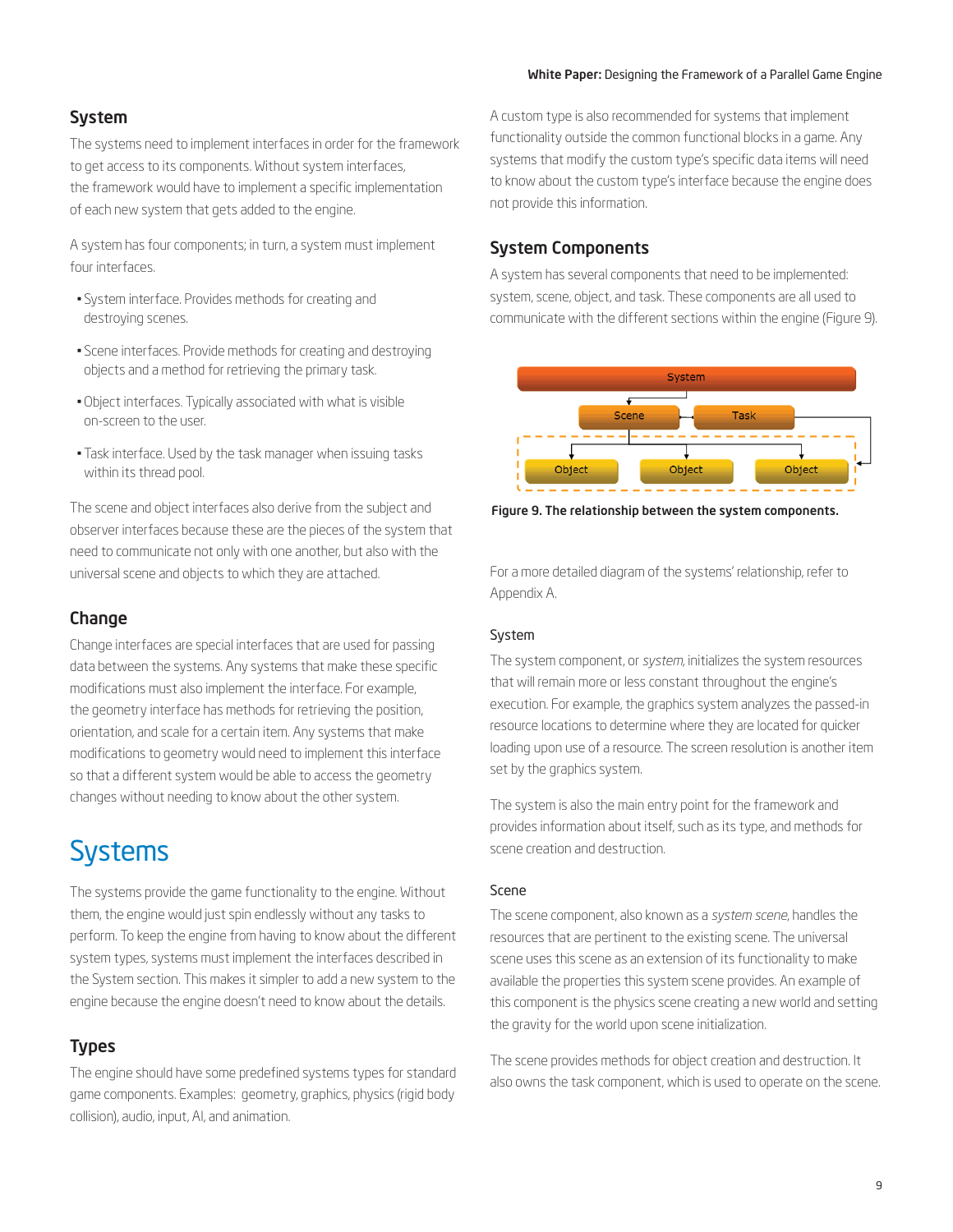### Object

The object component, also called a system object, is an object within the scene and is typically associated with what is visible to the user on-screen.

The universal object uses the system object as an extension of its functionality, described in "Universal Scene and Objects", to allow the properties this object provides to be exposed via the universal object. For example, a universal object could extend geometry, graphics, and physics to create a beam of wood on-screen. The geometry system would hold the position, orientation, and scale information of the object. The graphics system would display the beam on-screen using the given mesh, and the physics system would apply rigid body collision to the beam so that it would correctly interact with other objects and with gravity.

In certain situations a system object may be interested in the changes of a different universal object, or one of the universal object's extensions. In this case a *link* can be established so that the system object can observe the other object.

### Task

The task component, referred to as a system task, operates on the scene. When the task receives a command to update from the task manager, the task performs the system's functionality on the objects within the scene.

The task can also choose to subdivide its execution into subtasks and schedule the subtasks with the task manager for even more threaded execution. Doing this allows the engine to scale more readily to a configuration with multiple processors. This technique is known as *data decomposition*.

During the task's update of the scene, any modifications done to its objects are posted to the state manager.

# Tying It All Together

The engine execution can be broken up into several stages: initialization, scene loading, and game loop .

### Initialization

Engine execution begins by initializing the managers and the framework.

- 1. The framework calls the scene loader to load in the scene.
- 2. The loader determines what systems the scene is using, and then calls the platform manager to load those modules.
- 3. The platform manager loads the modules, passes in the manager interfaces, and then calls into them to create a new system.
- 4. The system module returns a pointer to the instantiated system that implements the system interface.
- 5. The system module registers any services it provides with the service manager.



Figure 10. The engine manager and system initializations.

### Scene-Loading

Control returns to the loader, which loads the scene.

- 1. The loader creates a universal scene and calls each system interface to instantiate system scenes, extending the functionality of the universal scene.
- 2. The universal scene checks each system scene for any shared data changes they could make and for shared data changes they want to receive.
- 3. The universal scene then registers the matching system scenes with the state manager so they will be notified of the changes.
- 4. The loader creates a universal object for each object in the scene and determines which systems will be extending the universal object. The universal object follows a similar system object registration pattern with the state manager, as occurs for the universal scene.
- 5. The loader instantiates system objects via the system scene interfaces it previously received and extends the universal objects with the system objects.
- 6. The scheduler then queries the system scene interfaces for their primary tasks because the scheduler is responsible for issuing the primary tasks to the task manager during execution.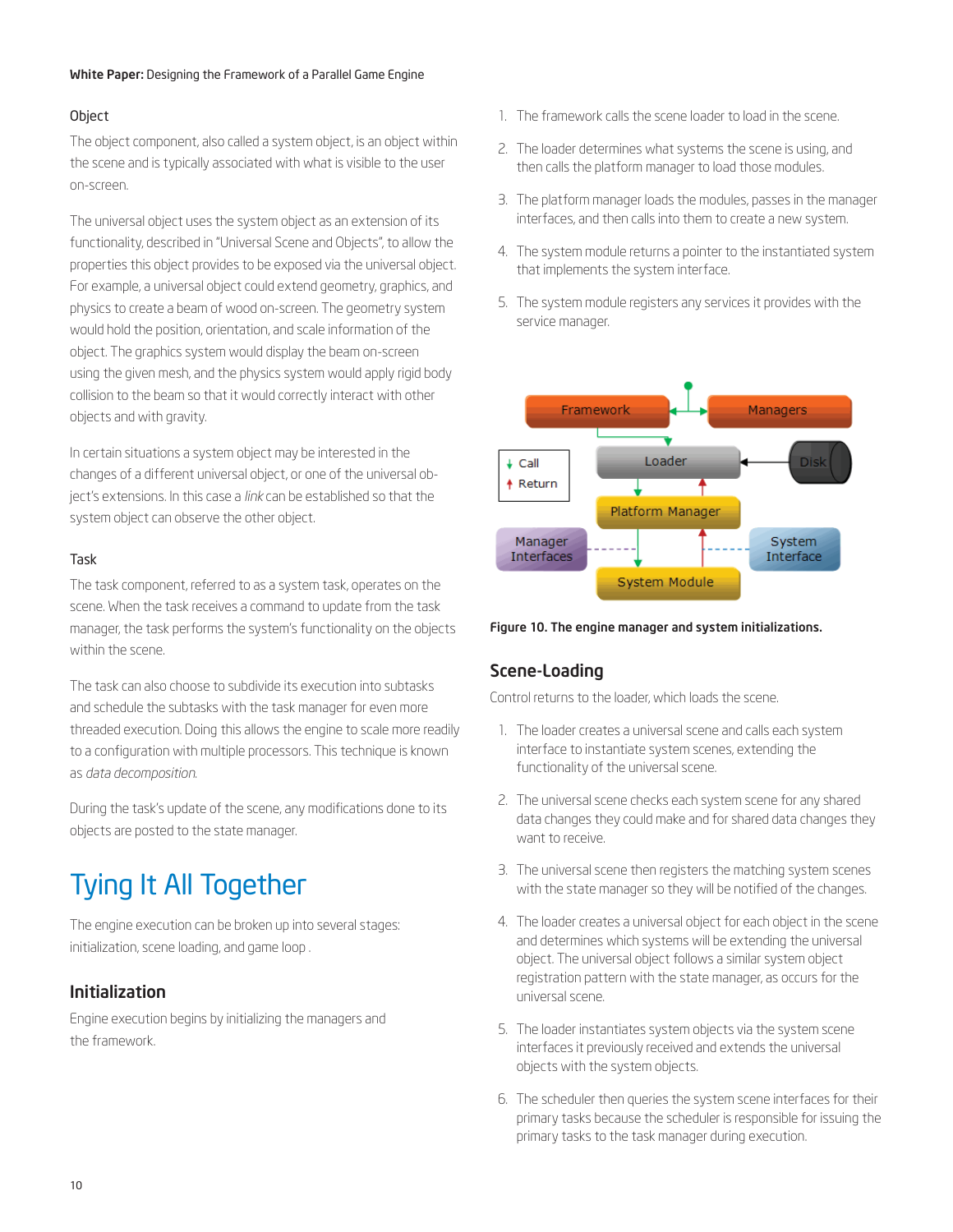

Figure 11. The universal scene and object initializations. **Execution**, go to next scene, and so on).

### Game Loop

The main game loop begins processing.

- 1. The platform manager is called to process all window messages and other platform-specific items that are needed for operation on the current platform.
- 2. Execution is then transferred to the scheduler, which waits for the clock time to expire before proceeding.
- 3. The scheduler, for free step mode, checks which of the system tasks completed execution in the previous clock. All tasks that have finished (that is, they are ready to execute) get issued to the task manager.
- 4. The scheduler now determines which tasks will complete on the current clock and waits for completion of those tasks.
- 5. For lock step mode, the scheduler issues all tasks and waits for them to complete for each clock step.

### Task Execution

Execution is transferred to the task manager.

- 1. The task manager queues all submitted tasks and starts processing each one as threads become available. (Task processing is specific to each system. Systems can operate using only one task or they can issue more tasks which get queued in the task manager, thus potentially getting executed in parallel).
- 2. As tasks execute they operate on the entire scene or on specific objects and modify their internal data structures.
- 3. Any data that is considered shared, such as position and orientation, need to be propagated to the other systems. To do this, the system task has the system scene or system object (whichever was changed) inform their observer of the change. In this case the observer is actually the change controller located in the state manager.
- 4. The change controller queues the change information to be processed later, but change types that the observer is not interested in are simply ignored.
- 5. If the task needs any services it goes through the service manager to call into the provided service. The service manager can also be used to change the property of a different system that isn't exposed via the messaging mechanism (that is, the user input system changes the screen resolution of the graphics system).
- 6. Tasks can also call into the environment manager to read environment variables, and change the runtime state (pause



Figure 12. The task manager and tasks.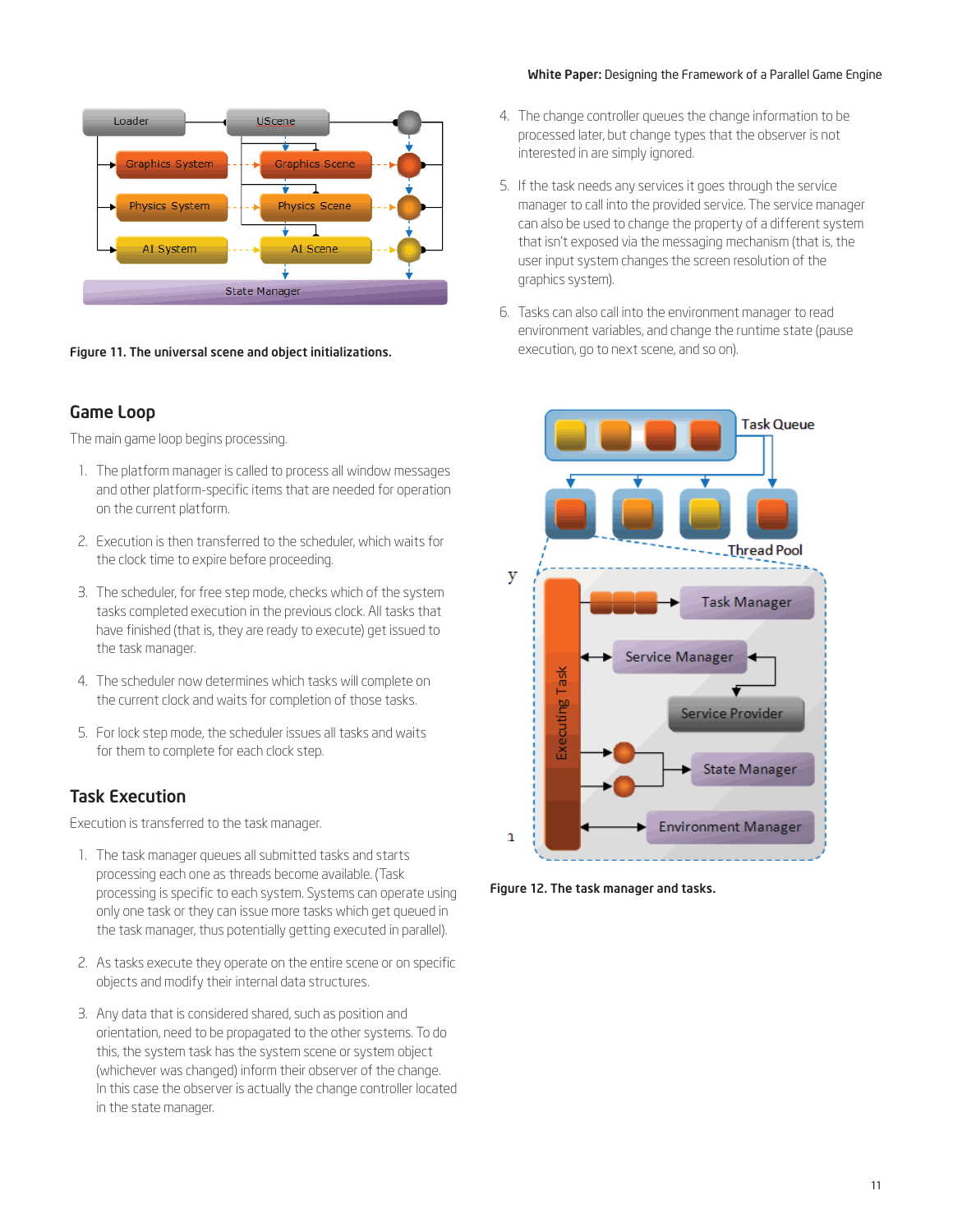## **Distribution**

Once all tasks targeted for the current clock have completed execution, the main loop calls the state manager to distribute the changes.

- 1. The state manager calls each of its change controllers to distribute the changes they have queued. This is done by going through each subject's changes and seeing which observer was listening to that subject.
- 2. The change controller then calls the observer informing it of the change (a pointer to the subject's interface is also passed to the observer). For free step mode the observer gets the changed data from the change controller, but for lock step mode the observer queries the subject for the data.
- 3. The observers that are interested in the changes done by a system object will typically be other system objects that are attached to the same universal object. This makes it possible for the change distribution to be broken up into tasks for execution in parallel. To limit synchronization, any universal objects' extensions that are linked should be grouped together in a task.

## Runtime Check and Exit

The final step of the main loop is to check the runtime's state, which might be run, pause, or next scene. If the runtime state is set to run, it will repeat the entire game loop. If the runtime is set to exit, it exits the game loop, frees up resources, and exits the application.

# Final Thoughts

Designing systems for functional decomposition, coupled with data decomposition, will deliver a good amount of parallelization and also ensure scalability with future processors that have an even larger number of cores. Remember to use the state manager along with the messaging mechanism to keep the data in sync with only minimal synchronization overhead.

The observer design pattern is a function of the messaging mechanism, and some time should be spent learning it. With experience, the most efficient design possible can be implemented to address the engine's needs. After all, the observer design pattern is the mechanism of communication between the different systems to synchronize all shared data.

Tasking plays an important role in proper load balancing. Follow the tips in Appendix D to create an efficient task manager for your engine

Designing a highly parallel engine is a manageable task if you use clearly defined messaging and structure. Properly building parallelism into your game engine will give it significant performance gains on modern and future processors.



## About the Author

Jeff Andrews is an Intel application engineer currently focused on PC gaming. He is working on optimizing code for software developers and researching different technologies to enhance performance or add new features to games.

Over the years he has written several papers on optimization, threading, and gaming, including "Threading Basics for Games" and "Threading the OGRE 3D Render System." His most recent role was lead architect for Intel's Smoke game demo framework.

Jeff graduated with a B.S. in Computer Science from De La Salle University in Manila, Philippines (http://www.dlsu.edu.ph/).

When not working or playing games (preferably from the adventure genre), he is involved in activities with his church.

# Appendix A.

### Example of an Engine Diagram

This diagram gives an example of how the different systems are connected to the engine. All communication between the engine and the systems goes through a common interface. Systems are loaded via the platform manager (not shown).



Figure 10. The engine manager and system initializations.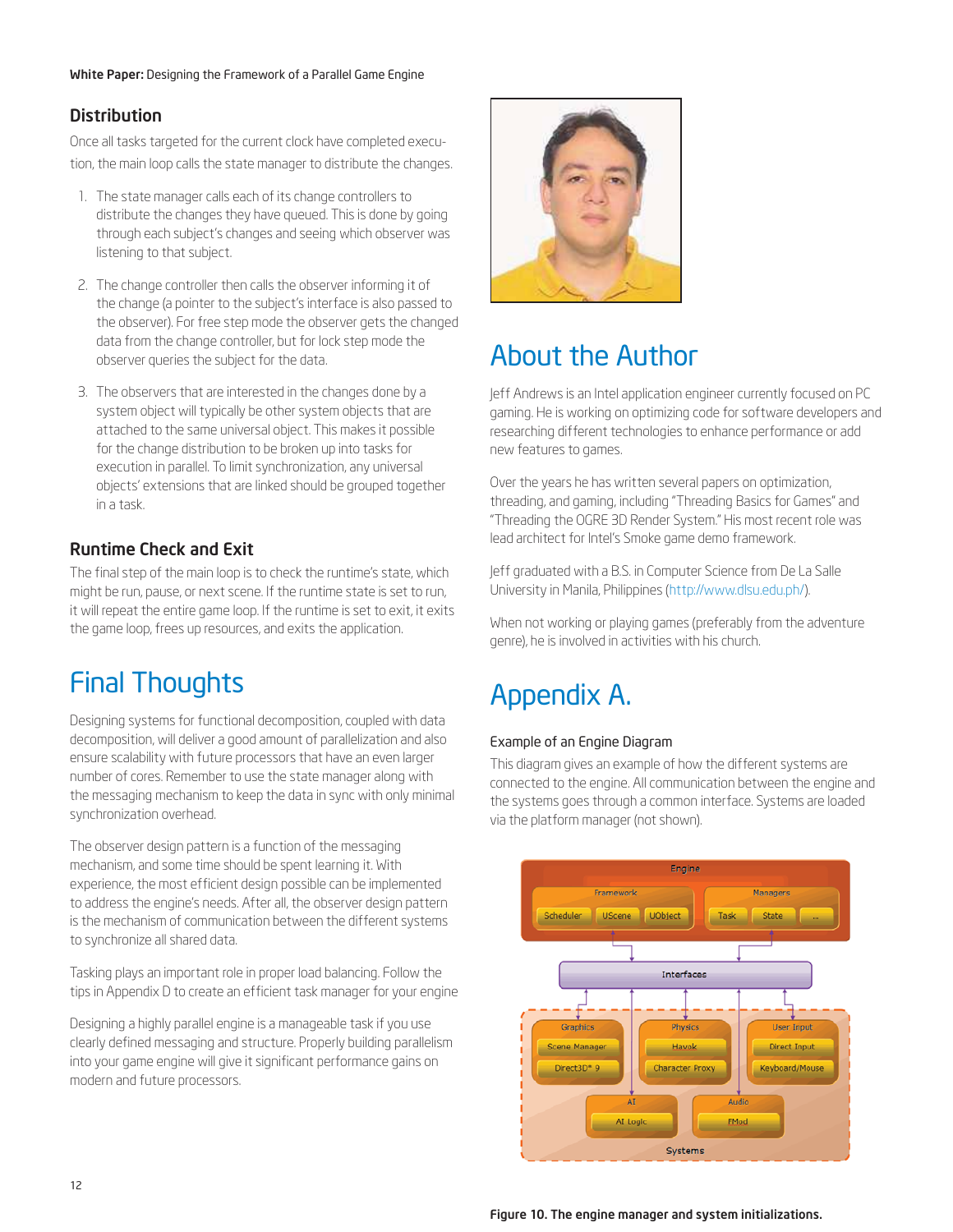## Appendix B.

Engine and System Relationship Diagram

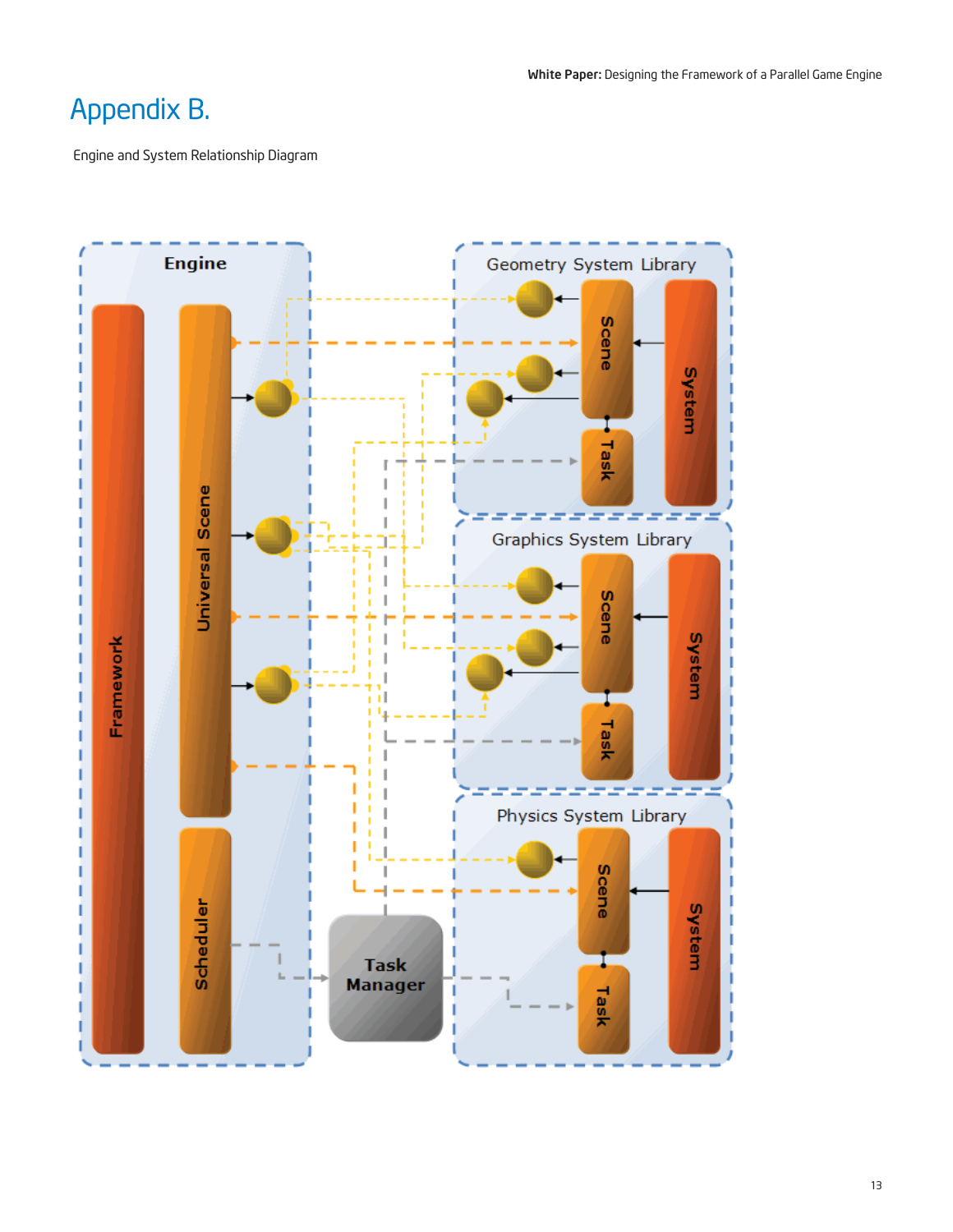# Appendix C.

### The Observer Design Pattern

The observer design pattern is documented in *Design Patterns: Elements of Reusable Object-Oriented Software*.

With this pattern, any items interested in data or state changes in other items do not have to poll the items from time to time to see if there are any changes. The pattern (Figure 13) defines a subject and an observer that are used for the change notification—the *observer* observes a *subject* for any changes. The *change controller* acts as a mediator between the two.



Figure 13. The observer design pattern.

- 1. The observer, via the change controller, registers itself with the subject for which it wants to observe changes.
- 2. The change controller is actually an observer. Instead of registering the observer with the subject it registers itself with the subject and keeps its own list of which observers are registered with which subject.
- 3. The subject inserts the observer (actually the change controller) in its list of observers that are interested in it; optionally there can also be a change type that identifies what type of changes the observer is interested in—this helps speed up the change notification distribution process.
- 4. When the subject makes a change to its data or state it notifies the observer via a callback mechanism and passes information of the types that were changed.
- 5. The change controller queues the change notifications and waits for the signal to distribute them.
- 6. During distribution the change controller calls the actual observers.
- 7. The observers query the subject for the changed data or state (or get the data from the message).
- 8. When the observer is no longer interested in the subject or is being destroyed, it deregisters itself from the subject via the change controller.

# Appendix D.

### Tips on Implementing Tasks

Although task distribution can be implemented in many ways, try to keep the number of worker threads equal to the number of available logical processors of the platform. Avoid setting the affinity of tasks to a specific thread, because the tasks from the different systems will not complete at the same time. Specific affinities can lead to a load imbalance among the worker threads, effectively reducing your parallelization. Also, consider using a tasking library, such as Intel® Threading Building Blocks, which can simplify task distribution.

Two optimizations can be done in the task manager to ensure CPU-friendly execution of the different task submitted.

- Reverse Issuing. If the order of primary tasks being issued is fairly static, the tasks can be alternately issued in reverse order from frame to frame. The last task to execute in a previous frame will more than likely still have its data in the cache, so issuing the tasks in reverse order for the next frame will all but guarantee that the CPU caches will not have to be repopulated with the correct data.
- **Cache Sharing**. Some multi-core processors have their shared cache split into sections, so that two processors may share a cache, while another two share a separate cache. Issuing sub-tasks from the same system onto processors sharing a cache increases the likelihood that the data will already be in the shared cache.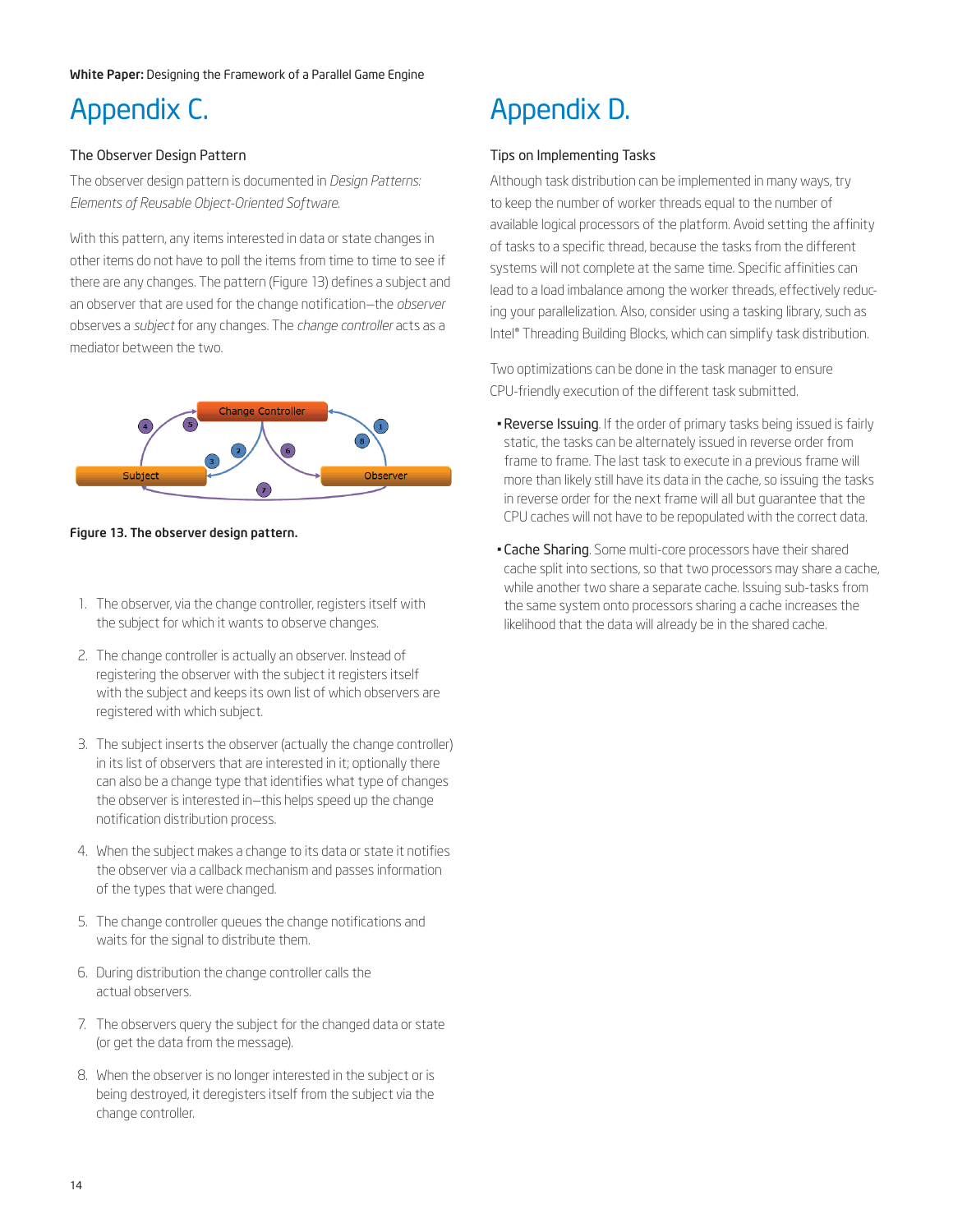## **Bibliography**

Gamma, Erich, Richard Helm, Ralph Johnson, and John M. Vlissides. *Design Patterns: Elements of Reusable Object-Oriented Software. USA*: Addison-Wesley, 1994.

Intel® Threading Building Blocks (TBB). Available from: http://www.threadingbuildingblocks.org/

Intel and Gamasutra – Visual Computing. Available from: http://www.gamasutra.com/visualcomputing/

Multi-threaded Game Programming and Hyper-Threading Technology. Available from: http://software.intel.com/en-us/articles/multithreaded-game-programming-and-hyper-threading-technology

Reinders, James. *Intel Threading Building Blocks*. USA: O'Reilly Media, Inc., 2007.

Smoke – Game Technology Demo. Available from: http://software.intel.com/en-us/articles/smoke-game-technology-demo

Threading Basics for Games. Available from: http://software.intel.com/en-us/articles/threading-basics-for-games

Threading Methodology: Principles and Practice. Available from: http://software.intel.com/en-us/articles/threading-methodology-principles-and-practice